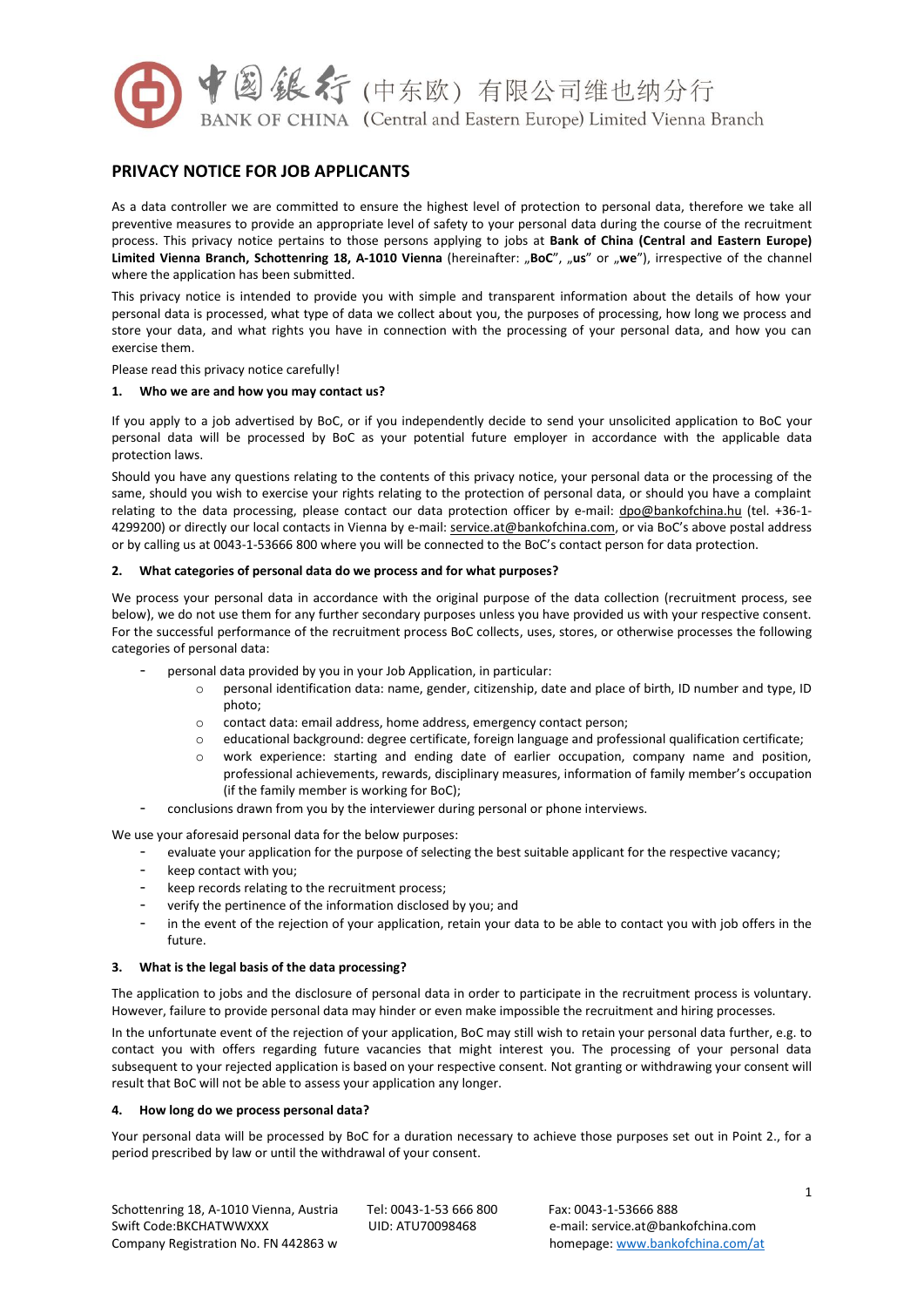

# **PRIVACY NOTICE FOR JOB APPLICANTS**

If your application is accepted and you are hired, the personal data processed during the recruitment process will be added to the Human Resources records of BoC, and thus will be processed for the duration prescribed by laws applicable with respect to the termination of your employment relationship.

If your application is rejected and you do not give your consent to BoC for further processing, BoC will process your personal data for 6 (six) months following the rejection of your application and will be deleted immediately thereafter.

If your application is rejected and you do give your consent to BoC to retain your personal data and contact you with job offers in the future that might interest you, BoC will process your personal data for 24 (twenty four) months following the filling of the job position and will be deleted immediately thereafter.

In addition, at any time during the processing of your personal data based on your consent, BoC will delete your personal data within 8 (eight) days upon your withdrawal of consent.

# **5. Who may have access to your personal data?**

Only the person assessing your application, the hiring department and other persons having proper qualification and authorization from the HR department for the assessment of your application may access your personal data on a "need to know" basis, to the extent necessary to perform their duties and permitted by the applicable law.

BoC takes all necessary steps to protect your personal data and to prevent unauthorized access, alterations, transmission, disclosure, deletion or destruction or accidental destruction and damage, and in order to prevent inaccessibility due changes in used technology.

Accordingly, we inter alia apply different access rights to personal data to ensure access of the personal data only by duly authorized persons, whose obligation to access personal data results from their duties related to fulfill obligations from their scope of work.

### **6. Who do we share your personal data with?**

For certain data processing activities affecting your personal data, BoC uses the services of third parties ("Data **Processors**"), which process your personal data based on a contract with BoC, on behalf of and for a specific purpose defined by BoC, and provide adequate safeguards for the protection or personal data.

Your personal data will be transmitted electronically, or where applicable, on paper basis to the following processors:

| Name of the Data Processor                                                                                                        | <b>Activity of the Data Processor</b>                                                   |
|-----------------------------------------------------------------------------------------------------------------------------------|-----------------------------------------------------------------------------------------|
| Bank of China (Central and Eastern Europe) Limited,                                                                               | Evaluation of your application and approval or rejection of                             |
| Budapest, Hungary (parent bank of our branch)                                                                                     | employment offer to you.                                                                |
| Bank of China Limited, Hungarian Branch (as sub-<br>processor for Bank of China (Central and Eastern Europe)<br>Limited Budapest) | Evaluation of your application and approval or rejection of<br>employment offer to you. |
| Bank of China Limited, Beijing, China                                                                                             | Evaluation of your application and approval or rejection of<br>employment offer to you. |

# **7. International data transfers**

In certain cases during the recruitment process it will be necessary to transfer your personal data to third countries outside the European Economic Area ("**EEA**"). BoC takes all reasonable and appropriate technical and organizational measures to ensure adequate protection to your personal data transferred abroad.

Concerning the transfer of personal data to China, we apply the Standard Contractual Clauses<sup>1</sup> issued by the European Commission for the transfer of data to non-EEA entities. This contract is provided to you for your information on BOC's homepage under the following link:

[http://www.bankofchina.com/at/en/aboutus/ab5/201805/t20180528\\_12369194.html](http://www.bankofchina.com/at/en/aboutus/ab5/201805/t20180528_12369194.html)

For further information about data sharing by BoC, please contact us via the above addresses.

# **8. Where do we store your personal data?**

We store your personal data at the registered seat of BoC in paper based and in electronic form as well.

**.** 

<sup>1</sup> <http://eur-lex.europa.eu/legal-content/EN/TXT/PDF/?uri=CELEX:32010D0087&from=en> <http://eur-lex.europa.eu/legal-content/EN/TXT/PDF/?uri=CELEX:32004D0915&from=EN>